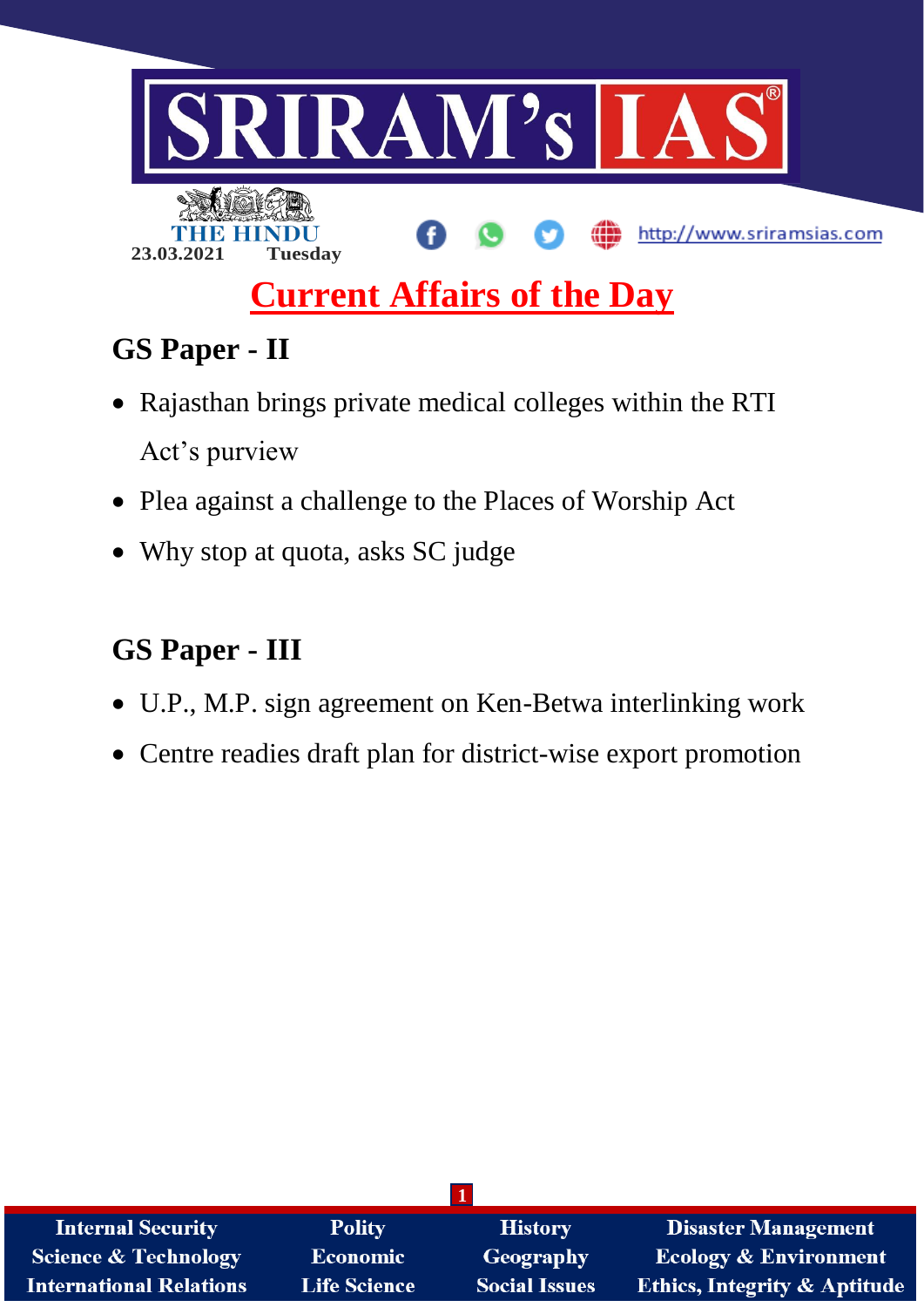

The private medical colleges in Rajasthan have been brought within the purview of the Right to Information (RTI) Act, 2005, following an order of the State Information Commission, which has imposed a fine of ₹25,000 on the principal of Geetanjali Medical College in Udaipur for flouting the transparency law and refusing to provide information.

# **Highlights:**

- 1. Allowing an appeal against the medical college, the Information Commission held in its recent order that the State government had allotted land to the institution at concessional rates and the college was established under a law passed by the State Legislature.
- 2. "Based on these facts, the college falls within the purview of the RTI Act. The college is governed by the rules and regulations framed by the State government," Information Commissioner said.

## **First-of-its-kind order**

The Commission's first-of-its-kind order has paved the way for citizens to seek information under the RTI Act from the educational institutions which have obtained land for their buildings and campuses at concessional rates from the State government.

# **Plea against a challenge to the Places of Worship Act**

The trustee of a 350-year-old mosque in Lucknow has questioned a "mischievous" petition filed by a Supreme Court advocate which claims that "fundamentalist barbarians" invaded India and destroyed places of worship.

## **Highlights:**

- 1. The petition filed had also challenged a special law Places of Worship (Special Provisions) Act of 1991 — which freezes the status of places of worship as it was on August 15, 1947.
- 2. This mischievous petition intends to isolate the Muslim community from other religious communities in the country. The petition tries to create an allegedly

| <b>Internal Security</b>        | <b>Polity</b>       | <b>History</b>       | <b>Disaster Management</b>              |
|---------------------------------|---------------------|----------------------|-----------------------------------------|
| <b>Science &amp; Technology</b> | <b>Economic</b>     | Geography            | <b>Ecology &amp; Environment</b>        |
| <b>International Relations</b>  | <b>Life Science</b> | <b>Social Issues</b> | <b>Ethics, Integrity &amp; Aptitude</b> |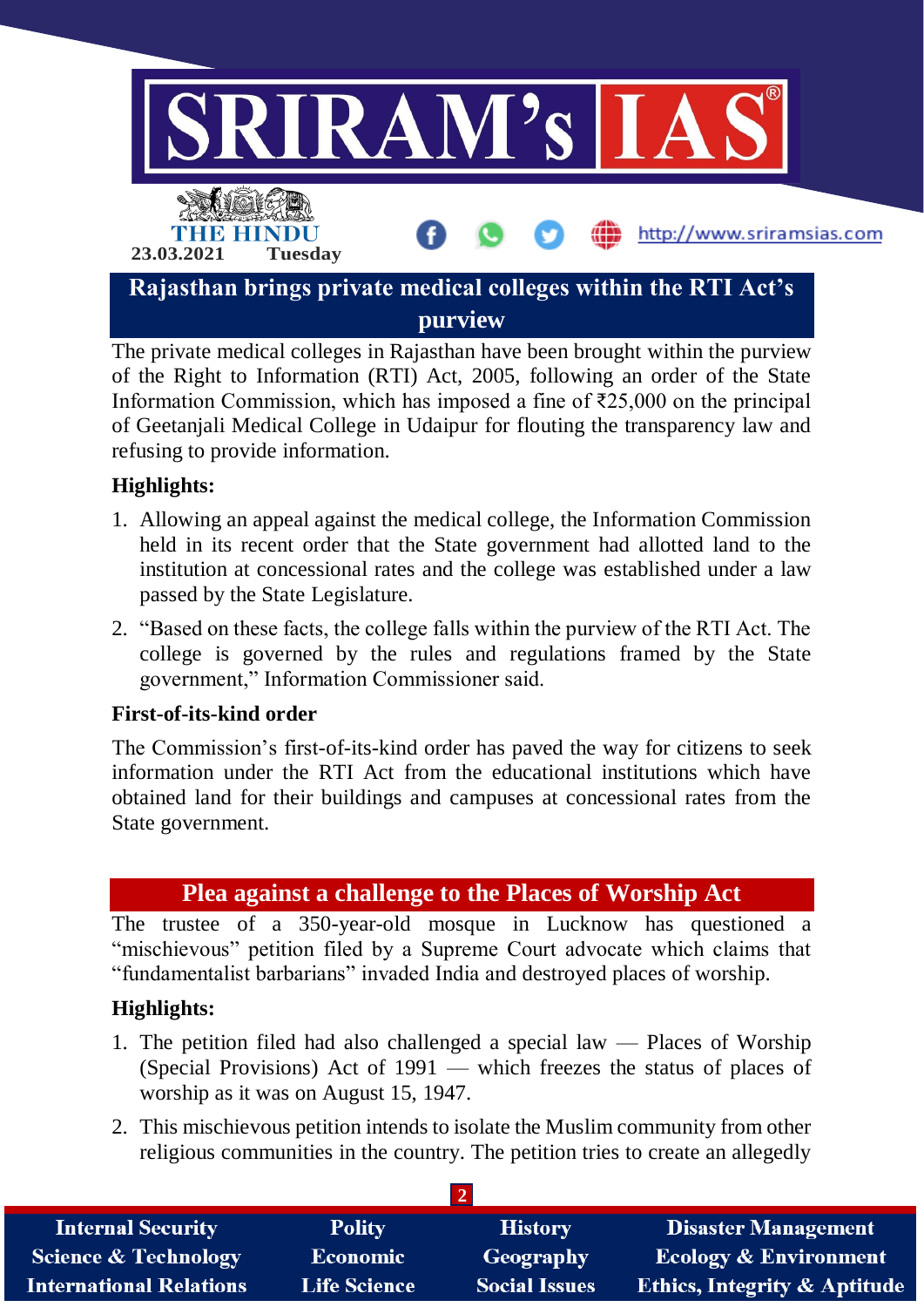

factual case of fundamentalist barbarians coming to India and destroying places of worship.

3. The mosque trustee urged the apex court to allow him to intervene and prove that petition "creates a false narrative that Muslims and Christians are invaders and less a part of India than other communities."

# **Why stop at quota, asks SC judge**

Affirmative action, not just reservation, he says while hearing 50% ceiling limit case.

## **Highlights:**

- 1. Justice Ravindra Bhat, one of the judges on the Constitution Bench hearing the question of 50% ceiling limit on the reservation, asked why welfare should be dependent on caste quota benefits alone.
- 2. Why stop at reservation? Why can't other things also be done? Why not promote education, establish more institutes? Somewhere this matrix has to move beyond the reservation. Affirmative action is not just reservation. There has to be something more.
- 3. The court was hearing submissions by senior advocate Kapil Sibal on the circumstances which led to the 50% limit in the Indira Sawhney judgment of 1992.

#### **SEBC Act examined**

- 1. The court is primarily examining whether the Maharashtra State Reservation for Socially and Educationally Backward Classes (SEBC) Act of 2018, which provides 12% to 13% quota benefits for the Maratha community and thus, taking the reservation percentage in the State across the 50% mark, was enacted under "extraordinary circumstances".
- 2. Over the years, several states like Maharashtra and Tamil Nadu have crossed the Rubicon and passed laws that allow a reservation to over 60%.

| <b>Internal Security</b>        | <b>Polity</b>       | <b>History</b>       | <b>Disaster Management</b>              |
|---------------------------------|---------------------|----------------------|-----------------------------------------|
| <b>Science &amp; Technology</b> | <b>Economic</b>     | Geography            | <b>Ecology &amp; Environment</b>        |
| <b>International Relations</b>  | <b>Life Science</b> | <b>Social Issues</b> | <b>Ethics, Integrity &amp; Aptitude</b> |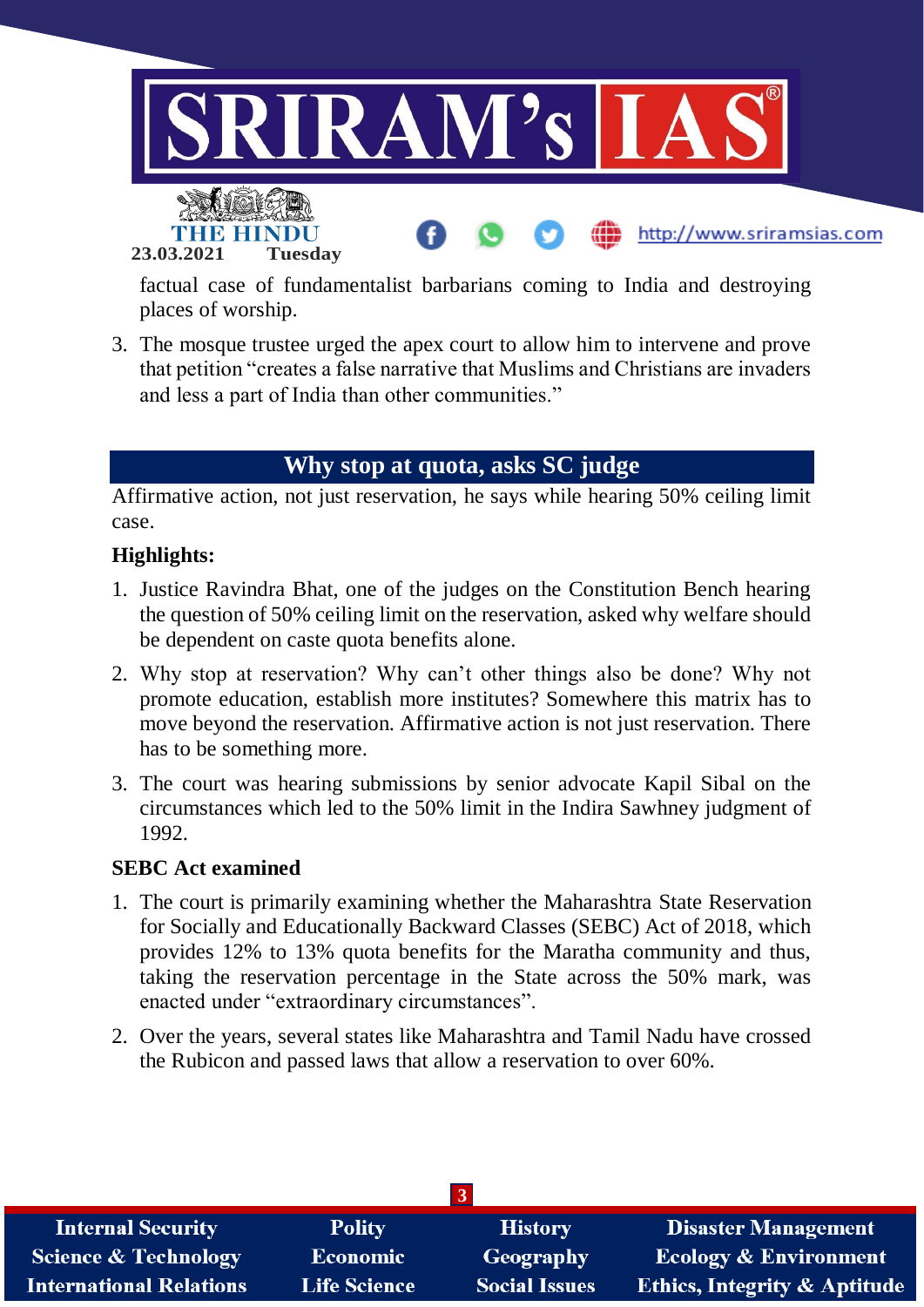

The governments of Uttar Pradesh and Madhya Pradesh have signed an agreement that nudges forward a long-stalled multi-crore, a controversial project to link the Ken and the Betwa rivers and irrigate the water-deficient Bundelkhand region, spread over both States, and provide electricity.

## **Obstacles**

- 1. Several obstacles have dogged the project. For one, the project will partly submerge the Panna Tiger Reserve in M.P. and affect the habitat of vultures and jackals. After years of protests, however, it was finally cleared by the apex wildlife regulator, the National Board for Wildlife, in 2016.
- 2. Monsoon blues: Then, the States were unable to come to an agreement on how water would be shared, particularly in the non-monsoon months.
- 3. The project involves transferring surplus water from the Ken river in Madhya Pradesh to the Betwa in Uttar Pradesh and irrigating 3.64 lakh hectares in the Bundelkhand region of both States. The project involves building a 77-metretall and a 2-km-wide Dhaudhan dam and a 230-km canal.

# **Centre readies draft plan for district-wise export promotion**

Government eyes double-digit export growth in 500 districts in 3-5 years.

# **Exporting Districts**

- 1. The government has readied a draft district-wise export promotion plan for 451 districts in the country after identifying products and services with export potential in 725 districts.
- 2. Aiming for double-digit export growth from 500 districts over 3-5 years, the Commerce Ministry has asked States to prepare an annual 'export ranking index' of districts on export competitiveness with the assistance of the Directorate General of Foreign Trade (DGFT).
- 3. While foreign trade constitutes 45% of India's GDP, most export promotion efforts are driven by the Centre.
- 4. The district-specific approach that perforce involves the States in identifying potential export sectors and the logistics bottlenecks to be fixed.

| <b>Internal Security</b>        | <b>Polity</b>       | <b>History</b>       | Disaster Management                     |
|---------------------------------|---------------------|----------------------|-----------------------------------------|
| <b>Science &amp; Technology</b> | <b>Economic</b>     | Geography            | <b>Ecology &amp; Environment</b>        |
| <b>International Relations</b>  | <b>Life Science</b> | <b>Social Issues</b> | <b>Ethics, Integrity &amp; Aptitude</b> |